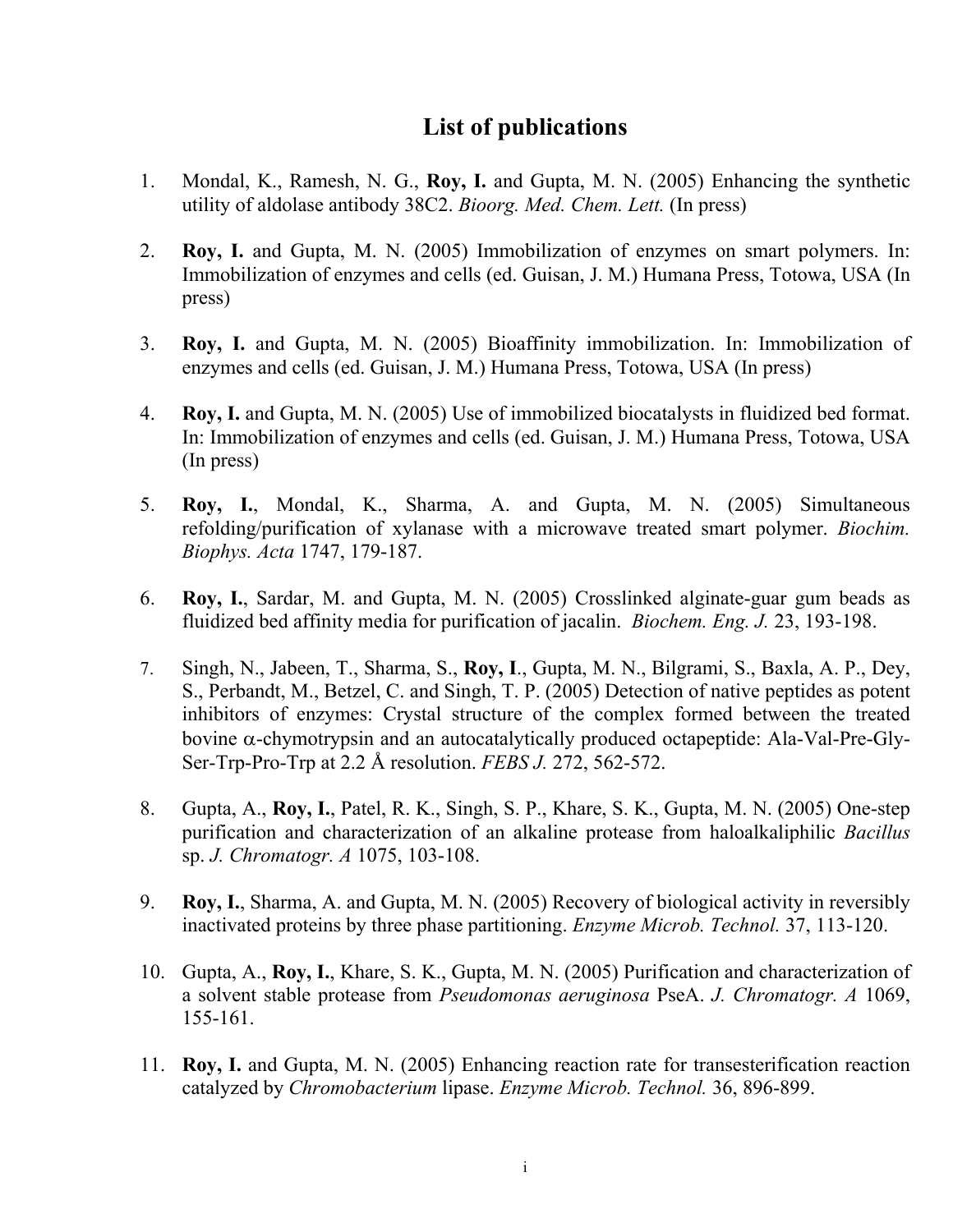- 12. Gupta, M. N. and **Roy, I.** (2004) Enzymes in organic media: Forms, functions and applications. *Eur. J. Biochem.* 271*,* 2575-2583.
- 13. **Roy, I.**, Sharma, A. and Gupta, M. N. (2004) Obtaining higher transesterification rates with subtilisin Carlsberg in nonaqueous media. *Bioorg. Med. Chem. Lett.* 14, 887-889.
- 14. **Roy, I.** and Gupta, M. N. (2004) Preparation of highly active α-chymotrypsin for catalysis in organic media. *Bioorg. Med. Chem. Lett.* 14, 2191-2193.
- 15.**Roy, I.**, Sharma, A. and Gupta, M. N. (2004) Three phase partitioning for simultaneous renaturation and partial purification of *Aspergillus niger* xylanase. *Biochim. Biophys. Acta* 1698, 107-110.
- 16. **Roy, I.** and Gupta, M. N. (2004) Hydrolysis of starch by a mixture of glucoamylase and pullulanase entrapped individually in calcium alginate beads *Enzyme Microb. Technol.* 34, 26-32.
- 17. Sharma, A., **Roy, I.** and Gupta, M. N. (2004) Affinity precipitation and macroligand facilitated three phase partitioning for refolding of urea-denatured pectinase. *Biotechnol. Prog.* 20, 1255-1258.
- 18. **Roy, I.** and Gupta, M. N. (2004) Freeze-drying of proteins: Some emerging concerns. *Biotechnol. Appl. Biochem.* 39, 165-177.
- 19. **Roy, I.**, Jain, S., Teotia, S. and Gupta, M. N. (2004) Evaluation of microbeads of calcium-alginate as a fluidised bed medium for affinity chromatography of *Aspergillus*  niger pectinase. *Biotechnol. Prog.* 20, 1490-1495.
- 20. **Roy, I.** and Gupta, M. N. (2004) Three phase partitioned  $\alpha$ -chymotrypsin shows higher activity in water as well as organic solvents *Biocatal. Biotransf.* 22, 261-268.
- 21. Jain, S., **Roy, I.** and Gupta, M. N. (2004) A smart bioconjugate of trypsin with alginate *Artificial Cells Blood Subst. Biotechnol.* 32, 343-355.
- 22. **Roy, I.**, Sharma, S. and Gupta, M. N. (2003) Smart biocatalysts: Design and application. *Adv. Biochem. Eng. Biotechnol.* 86, 159-189.
- 23. **Roy, I.**, Gupta, A., Khare, S. K., Bisaria, V. S. Gupta, M. N. (2003) Immobilization of xylan-degrading enzymes from *Melanocarpus albomyces* IIS 68 on the smart polymer Eudragit L-100 *Appl. Microb. Biotechnol.* 61, 309-313.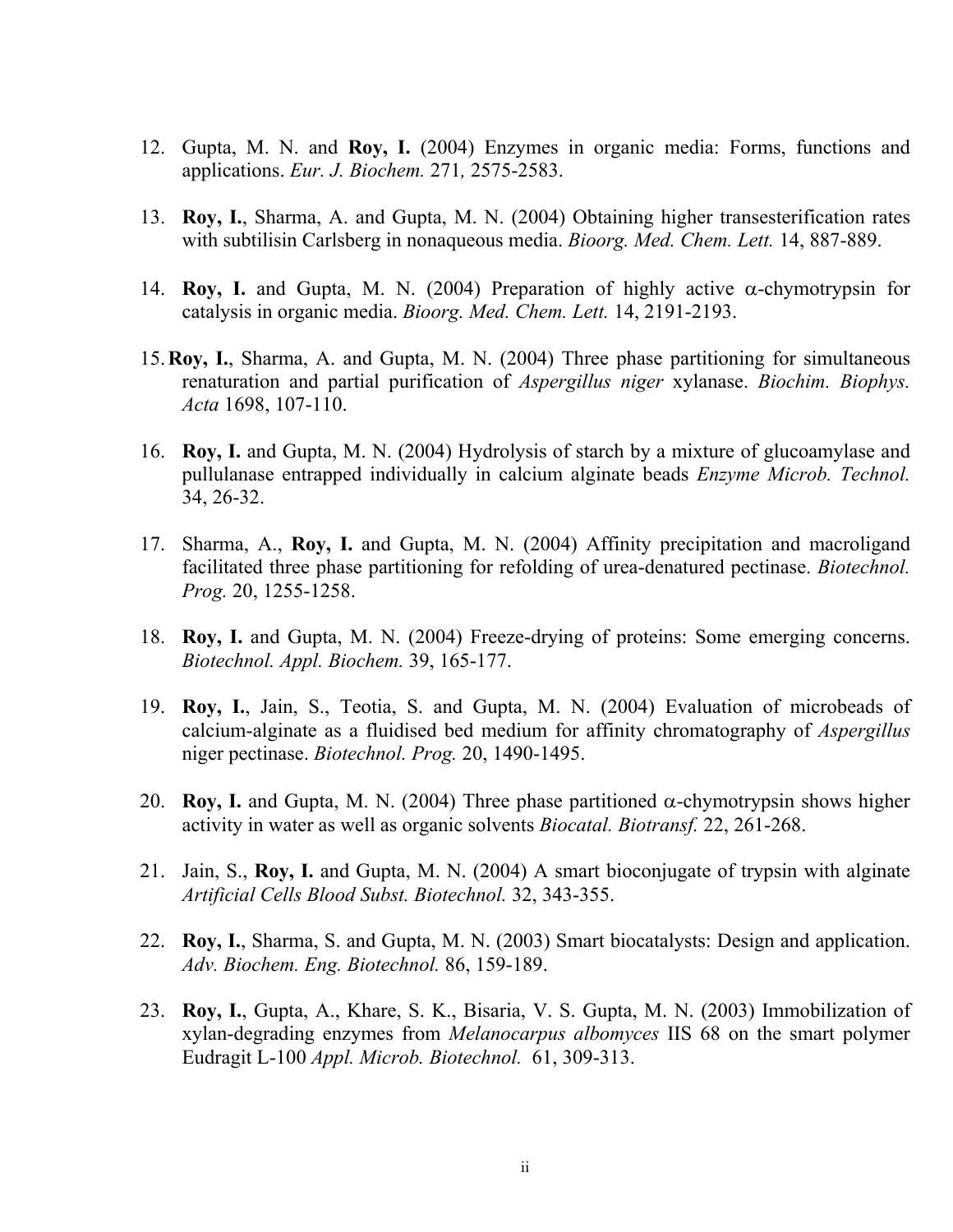- 24. **Roy, I.** and Gupta, M.N. (2003) Selectivity in affinity chromatography. In: Isolation and purification of proteins (eds. Mattiasson, B. and Kaul-Hatti, R.) Marcel Dekker Inc., New York, pp. 57-94.
- 25. **Roy, I.**, Rao, M.V.S. and Gupta, M. N. (2003) An integrated process for the purification of lysozyme, ovalbumin and ovomucoid from hen egg white *Appl. Biochem. Biotechnol.*  111, 56-64.
- 26. Sardar, M., **Roy, I.** and Gupta, M. N. (2003) A smart bioconjugate of alginate and pectinase with unusual biological activity towards chitosan. *Biotechnol. Prog.* 19, 1654- 1658.
- 27. **Roy, I.** and Gupta, M. N. (2003) Lactose hydrolysis by Lactozym<sup>TM</sup> immobilized on cellulose beads in batch and fluidized bed modes *Process Biochem.* 39, 325-332.
- 28. **Roy, I.**, Sardar, M. and Gupta, M. N. (2003) Hydrolysis of chitin by Pectinex<sup>TM</sup> *Enzyme Microb. Technol.* 32, 582-588.
- 29. **Roy, I.**, Sardar, M. and Gupta, M. N. (2003) Evaluation of a smart bioconjugate of pectinase for chitin hydrolysis. *Biochem. Eng. J.* 16, 329-335.
- 30. **Roy, I.** and Gupta, M. N. (2003) κ-Carrageenan as a new smart macroaffinity ligand for purification of pullulanase. *J. Chromatogr. A* 998, 103-108.
- 31. **Roy, I.** and Gupta, M. N. (2003) Use of pectinase immobilized on κ-carrageenan for hydrolysis of polygalacturonic acid, chitosan and chitin *Biocatal. Biotrans.* 21, 297-304.
- 32. **Roy, I.** and Gupta, M. N. (2003) Non-thermal effects of microwave on proteasecatalyzed esterification and transesterification. *Tetrahedron* 59, 5431-5436.
- 33. Safarikova, M., **Roy, I.**, Gupta, M. N. and Safarik, I. (2003) Magnetic alginate microparticles for purification of α-amylases. *J. Biotechnol.* 105, 255-260.
- 34. **Roy, I.**, Mondal, K. and Gupta, M. N. (2003) Accelerating enzymatic hydrolysis of chitin by microwave pre-treatment *Biotechnol. Prog.* 19, 1648-1653.
- 35. **Roy, I**. and Gupta, M. N. (2003) Smart materials: emerging biochemical applications. *Chem. Biol.* 10, 1161-1171.
- 36. Mondal, K., **Roy, I.** and Gupta, M. N. (2003) Enhancement of catalytic efficiencies of xylanase, pectinase and cellulase by microwave pretreatment of their substrates *Biocatal. Biotrans.* 22, 9-16.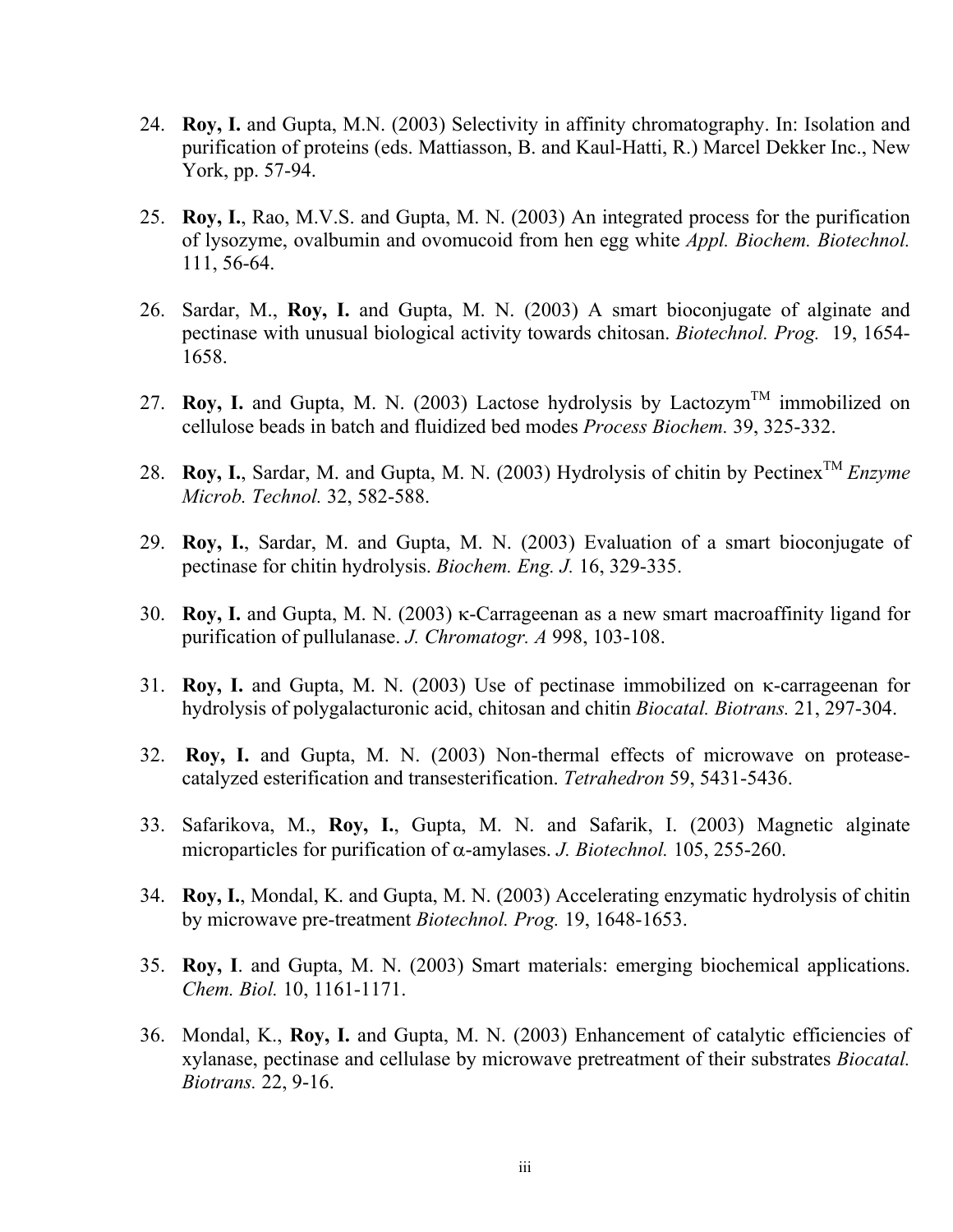- 37. Mondal, K., **Roy, I**. and Gupta, M. N. (2003) κ-Carrageenan as a Carrier in affinity precipitation of yeast alcohol dehydrogenase *Protein Expr. Purif.* 32, 151-160.
- 38. **Roy, I.** and Gupta, M. N. (2003) Applications of microwaves in biological sciences. *Curr. Sci.* 85, 1685-1693.
- 39. **Roy, I.** and Gupta, M. N. (2003) pH responsive polymer-assisted refolding of ureadenatured α-chymotrypsin. *Protein Eng.* 16, 1153-1157.
- 40. **Roy, I.**, Rao, M.V.S. and Gupta, M. N. (2003) Purification of lysozyme from other hen egg white proteins using metal affinity precipitation. *Biotechnol. Appl. Biochem.* 37, 9- 14.
- 41. **Roy, I.** and Gupta, M. N. (2002) Three phase affinity partitioning of proteins. *Anal. Biochem.* 300, 11-14.
- 42. Gupta, M. N. and **Roy, I.** (2002) Affinity-based separation: An overview. In: Methods for affinity-based separation of proteins/enzymes (ed. Gupta, M. N.) Birkhauser Verlag, Basel, pp. 1-15.
- 43. **Roy, I.** and Gupta, M. N. (2002) Macroaffinity ligands in bioseparation In: Methods for affinity-based separation of proteins/enzymes (ed. Gupta, M. N.) Birkhauser Verlag, Basel, pp. 130-147.
- 44. **Roy, I.** and Gupta, M. N. (2002) Unexpected affinity of polysaccharides and its application in separation of enzymes on fluidized beds. *Sep. Sci. Technol.* 37, 1591-1610.
- 45. **Roy, I.**, Sharma, S. and Gupta, M. N. (2002) Separation of an isoenzyme of polyphenol oxidase from *Duranta plumieri* by expanded bed chromatography. *Protein Expr. Purif.*  24, 181-187.
- 46. Gupta, M. N., Jain, S. and **Roy, I**. (2002) Immobilized metal affinity chromatography without chelating ligands - Purification of soybean trypsin inhibitor on zinc alginate beads *Biotechnol. Prog.* 18, 78-81.
- 47. **Roy, I.** and Gupta, M. N. (2002) Purification of a bacterial pullulanase on a fluidized bed of calcium alginate beads *J. Chromatogr. A* 950, 131-137.
- 48. **Roy, I.** and Gupta, M. N. (2002) Applied Biocatalysis: An Overview. *Ind. J. Biochem. Biophys.* 39, 220-228.
- 49. **Roy, I.** and Gupta, M. N. (2002) Downstream processing of enzymes/proteins. *Proc. Ind. Natl. Sci. Acad. (B)* B68, 175-204.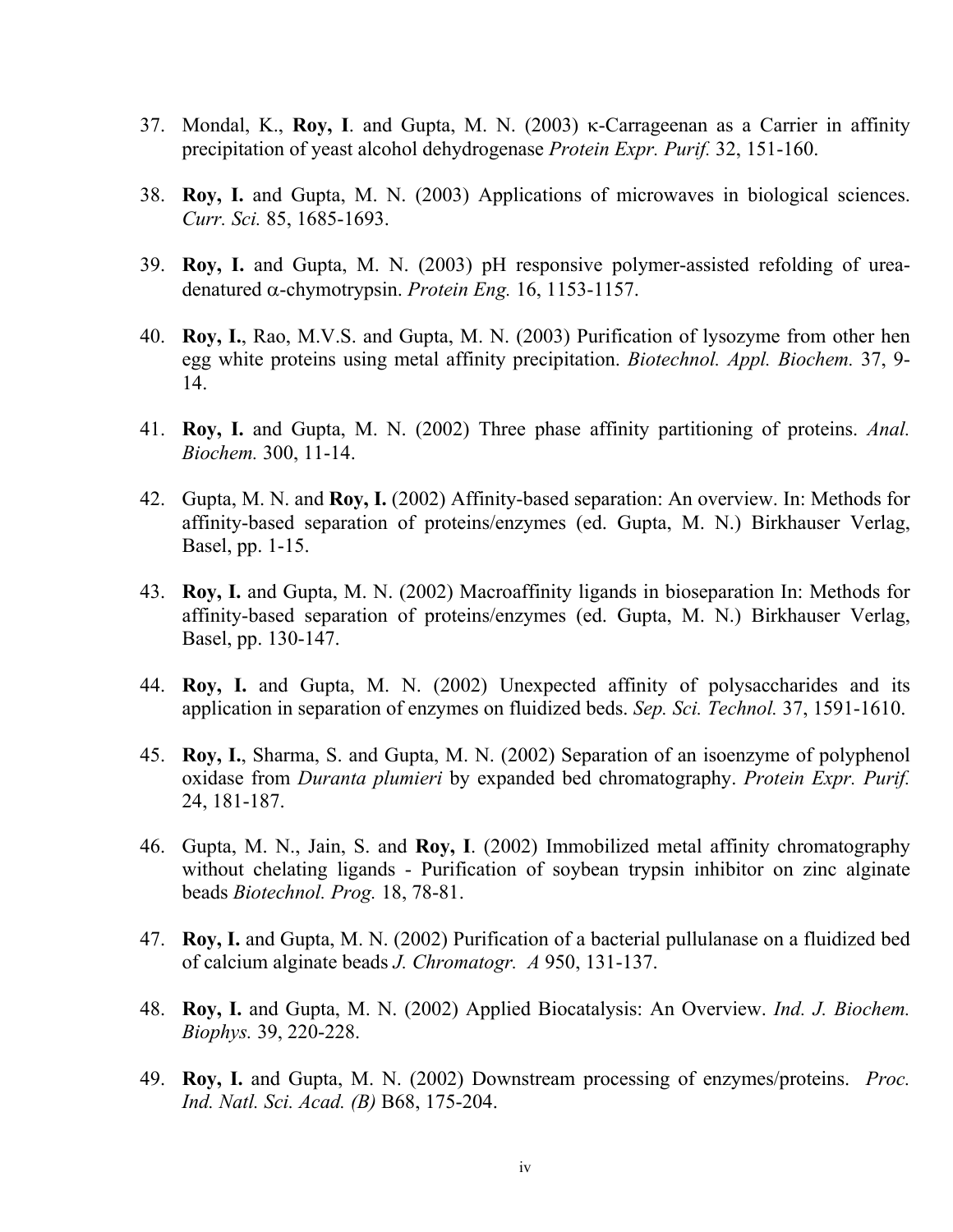- 50. Gupta, A., **Roy, I.**, Khare, S. K., Bisaria, V. S. Gupta, M. N. (2002) One-step purification of xylanase from *Melanocarpus albomyces* and ethylene glycol as a novel soluble additive for enhancing its thermal stability *Biotechnol. Lett.* 24, 2005-2009.
- 51. Singh, R. K., Gourinath, S., Sharma, S., **Roy, I.**, Gupta, M. N., Betzel, C., Srinivasan, A. and Singh, T.P. (2001) Enhancement of enzyme activity through three phase partitioning: Crystal structure of a modified serine protease at 1.5 Å resolution. *Protein Eng.* 14, 307- 313.
- 52. Sharma, S., **Roy, I.** and Gupta, M. N. (2001) Separation of phospholipase D from peanut on a fluidized bed of crosslinked alginate beads. *Biochem. Eng. J.* 8, 235-239.
- 53. **Roy, I.** and Gupta, M. N. (2000) Current trends in affinity-based separation of proteins/enzymes. *Curr. Sci.* 78, 587-591.
- 54. **Roy, I.**, Sardar, M. and Gupta, M. N. (2000) Exploiting unusual affinity of usual polysaccharides for bioseparation of enzymes on fluidized beds *Enzyme Microb. Technol.* 27, 53-65.
- 55. **Roy, I.** and Gupta, M. N. (2000) Purification of alkaline phosphatase from chicken intestine by expanded bed affinity chromatography on dye-linked cellulose. *Biotechnol. Appl. Biochem.* 32, 81-87.
- 56. Sardar, M., **Roy, I.** and Gupta, M. N. (2000) Simultaneous purification and immobilization of *Aspergillus niger* xylanase on the reversibly soluble polymer Eudragit L-100. *Enzyme Microb. Technol*. 27, 672-679.
- 57. **Roy, I**., Sastry, M. S. R., Johri, B. N. and Gupta, M. N. (2000) Purification of an alpha amylase from *Scytalidium thermophilum* on a fluidized bed of alginate beads. *Protein Expr. Purif*. 20, 162-168.
- 58. **Roy, I**. and Gupta, M. N. (2000) Purification of a 'double-headed' inhibitor of alphaamylase / Proteinase K from wheat germ by expanded bed chromatography. *Bioseparation* 9, 239-245.
- 59. **Roy, I.**, Pai, A., Lali, A. and Gupta, M.N. (1999) Comparison of batch, packed bed and expanded bed purification of *A. niger* cellulase using cellulose beads *Bioseparation* 8, 317-326.
- 60.Tyagi, R., **Roy, I.**, Agarwal, R. and Gupta, M.N. (1998) Carbodiimide coupling of enzymes to the reversibly soluble-insoluble polymer Eudragit S-100. *Biotechnol. Appl. Biochem.* 28, 201-206.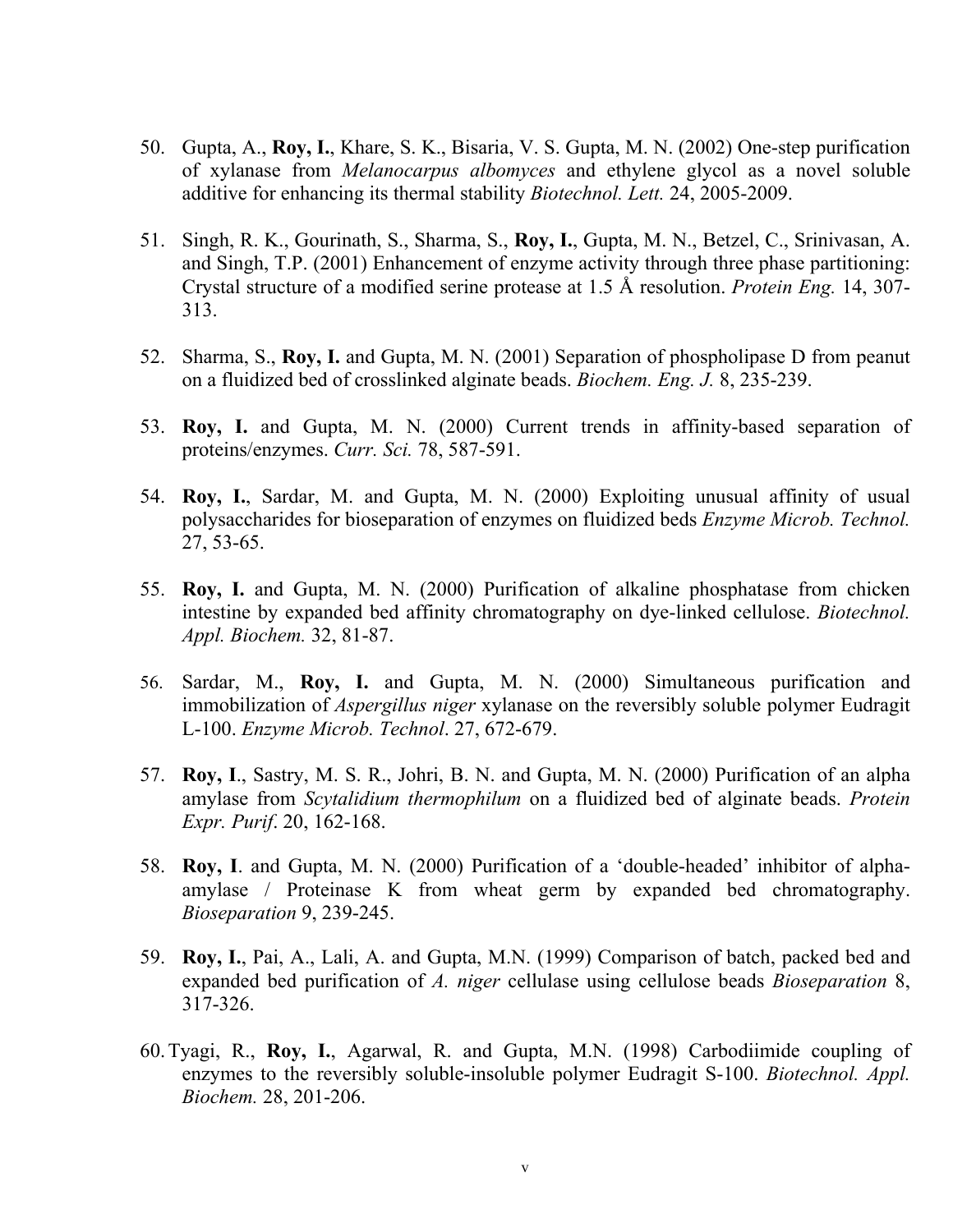## **Participation in conferences/symposia**

- 1. Alkaline protease from a solvent tolerant *Pseudomonas aeruginosa* isolate A. Gupta, **I. Roy**, S. K. Khare and M. N. Gupta In: 73rd Annual Meeting of Society of Biological Chemists (India), G. B. Pant University, Pantnagar,  $21<sup>st</sup> - 24<sup>th</sup>$  Nov., 2004.
- 2. Three phase partitioning: A novel approach for refolding and simultaneous purification A. Sharma, **I. Roy** and M. N. Gupta In: 73rd Annual Meeting of Society of Biological Chemists (India), B. Pant University, Pantnagar,  $21<sup>st</sup>-24<sup>th</sup>$  Nov., 2004.
- 3. pH-responsive, polymer- assisted refolding of urea-denatured  $\alpha$ -chymotrypsin and xylanase K. Mondal, **I. Roy** and M. N. Gupta In: 73rd Annual Meeting of Society of Biological Chemists (India), G. B. Pant University, Pantnagar,  $21<sup>st</sup> - 24<sup>th</sup>$  Nov., 2004.
- 4. Polymers irradiated with microwaves in bioseparation, bioconversion and protein refolding K. Mondal, **I. Roy**, A. Sharma, P. Mehta and M. N. Gupta In: International symposium on microwave science and its application to related fields, Takamatsu, Japan, July 27-30, 2004.
- 5. Structural basis of enhanced catalytic activity of a serine protease as a result of its treatment by heating in organic solvents and three phase partitioning. S. Sharma, R. K. Singh, **I. Roy**, M.N.Gupta and T.P.Singh In: National Symposium on Stability and Stabilization of Biomolecules, Aligarh Muslim University, March 13-14, 2001.
- 6. Some emerging bioseparation techniques in industrial enzymology. S. Sharma, A. Sharma, **I. Roy** and M. N. Gupta In: Conference on "Biotechnology - The science and the business", Indian Institute of Technology, Delhi, Sept. 28-30, 2001
- 7. Purification strategies for enzymes from thermophiles.  **I. Roy**, S. Sharma, A. Sharma, S. Teotia and M. N. Gupta In: International Conference on Biology and Biotechnology of Thermophilic Microbes, University of Delhi South Campus, New Delhi, Dec. 3-7, 2001.